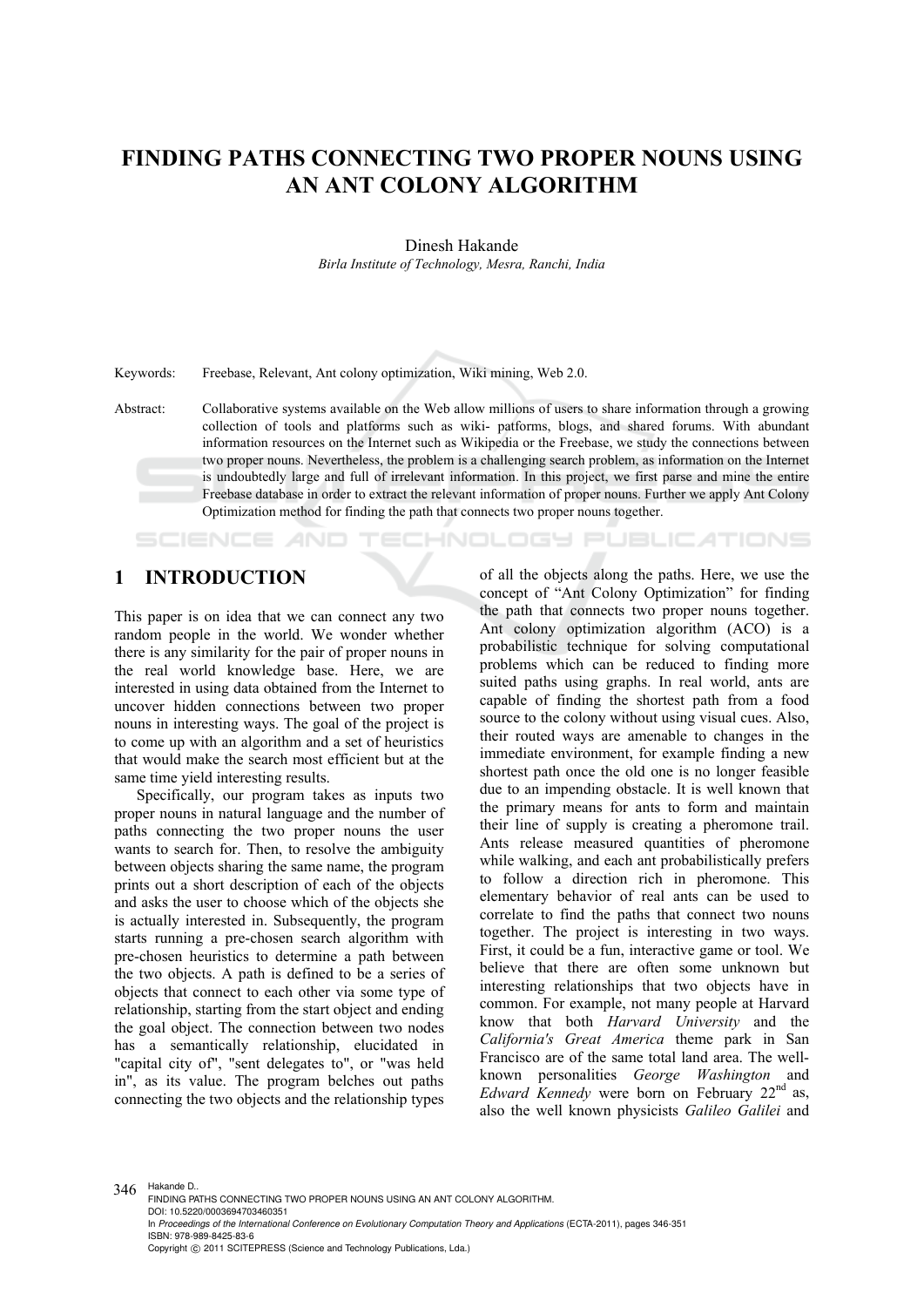*Stephen Hawking* were both born on January 8<sup>th</sup>. Second, the project could be used as part of a system for related topic discovery. By using the proposed program, we can tell whether two random words are related enough using some aggregating function, such as the average length of the paths between the two objects. It is possible to use a similar system through this project to recommend related topics the user might be interested in, while he is browsing on a webpage.

In addition to finding the project interesting, we also think that the problem space of the project is computationally challenging. First, we are doing search on a real world, half-user-generated and halfregulated data, which means that our search problem could be very large and full of irrelevant information. Branching factor is an issue in our search space, as each node can connect to thousands of other nodes. Besides, as we solicit data in realtime, expanding a node is very costly. Finally, with online, real-world data, there are many informationbased and graph-based heuristics we can use. Information-based heuristics are those that involve understanding the nature of the actual content, whereas graph-based heuristics are those that infer some information about each of the nodes through the structure of the graph.

The rest of the paper is organized as follows: In Section 2, we explain related works and our research into the problem space. Section 3 explains the method used to implement the project and the basic algorithms we implemented in the project. Future works is mentioned in Section 5.

## **2 BACKGROUND**

### **2.1 Related Work**

There are many existing online systems that involve representing data using nodes and infer implicit information through the connections between those nodes and the structure of the resulted graph. A Facebook platform application named "Six Degrees" was developed by Karl Bunyan, which calculates the degrees of separation between different people. *Six Degrees of Separation* is the idea that any two random people in the world are at most six degrees apart in terms of social connections from each other. Also, Google's PageRank algorithm uses the graph structure to represent the connections between websites, and assumes that nodes with many incoming links are interesting and trustworthy. Nevertheless, we have not seen any system similar

to ours, which attempts to find connections between any two proper nouns through ant search optimization.

## **2.2 Wikipedia and Natural Language Processor**

Originally, we planned to use Wikipedia as our source of data, as it is an arguably richest free source of information on the Internet. Our plan of action was to scrape a respective Wikipedia page and then use an open-source natural language processor to try to understand the sentence structure. However, we decided to not use this approach due to various reasons as explained in Section 2.3.

## **2.3 Freebase**

Freebase is a large collaborative knowledge base consisting of metadata composed mainly by its community members. It is an online collection of structured data harvested from many sources, including individual 'wiki' contributions. Freebase treats all articles as nodes, and nodes can connect to each other via some descriptive links. For instance, the node /en/coldplay, which represents the English band Coldplay, connects to the node /guid/ 9202a8c04000641f800000000839684a, which represents the song Viva la Vida, via the link /music/track/recorded\_by, which represents "recorded by." Freebase API queries can be done via HTTP using Freebase specific Metaweb Query Language (MQL), which resembles JSON. We decided to opt for Freebase instead of Wikipedia due to many reasons.

First, no natural language processors will be good enough for us to extract the relationship between two objects the way Freebase provides us, meaning that using Wikipedia, we might not be able to make sense of the path we find. Second, since everything on Freebase is an object, it provides us a much easier way to deal with ambiguity between objects of the same name than using a natural language processor. Lastly, we believe that a Freebase query is much faster than running a natural language processor on a scraped Wikipedia page

## **3 METHOD AND ALGORITHM**

### **3.1 Freebase**

Everything on Freebase, including articles, community portals, links, images, properties, user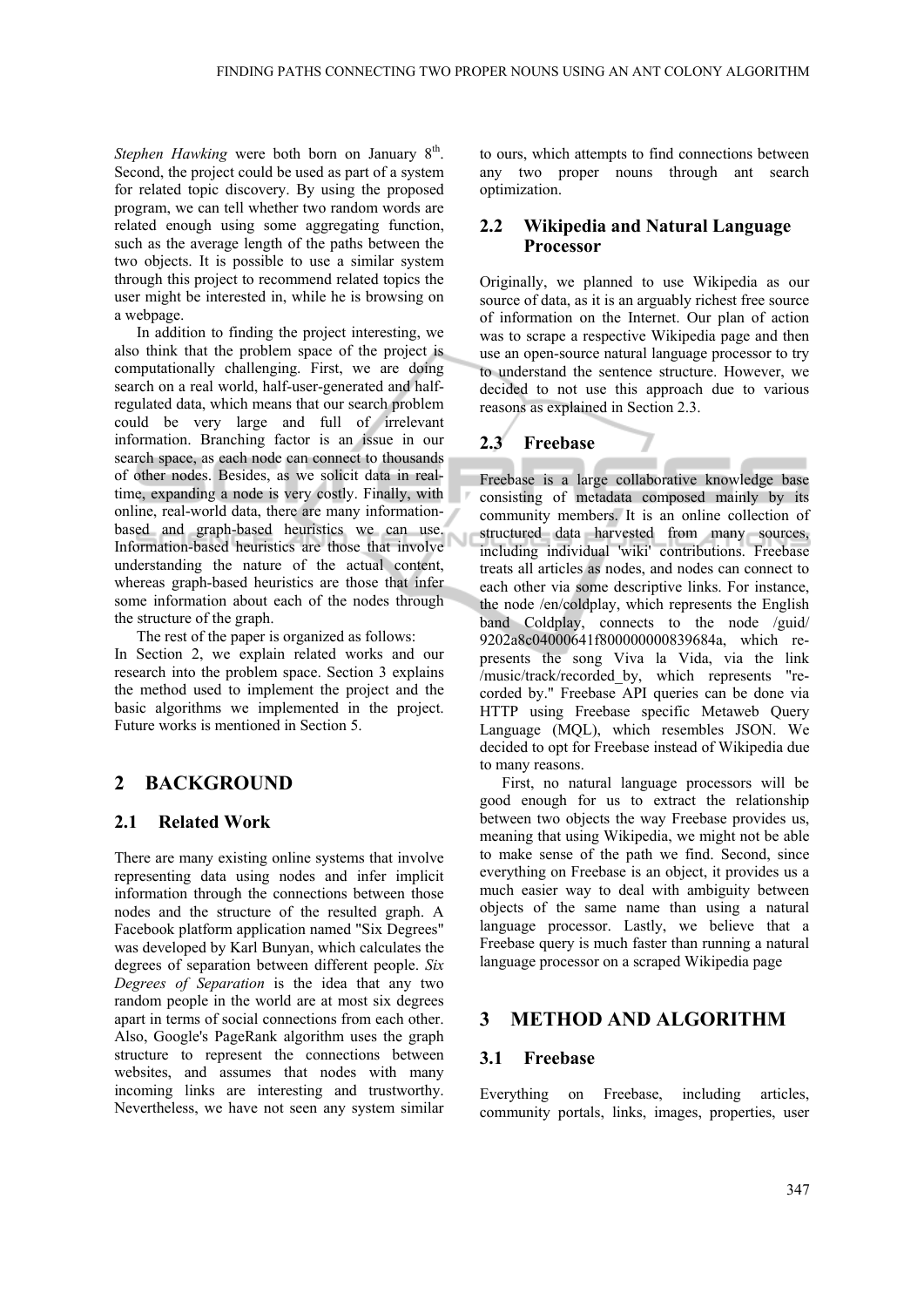ECHN

data, and Freebase's internal properties, is represented as a node. Each node has a type property, which lets us know which type(s) that particular node belongs to. We do basic pruning when we first obtain data in order to get rid of irrelevant nodes, such as images, community portals, Freebase's user information, and Freebase's internal properties. Nevertheless, many nodes, such as country nodes, still have more than a thousand of connections left. Thus, we use a series of heuristics to cut down the number of nodes to be passed into the search algorithm. First, when we get all the neighbors of a node, we scan through all the "relationship type", and downplay the relationship types that are too abundant. For example, the relationship type */location/location/contains* has more than 1,000 connections for *United States*, implying that this relationship type is likely to not be very important (as opposed to the relationship type */location/country/capitals*, which contains only 1 connection

AND

## **3.2 Artificial Ants**

In this work an artificial ant is an agent which moves from *information*<sup>1</sup> to *information* on a heuristic graph**.** With each *information* we assign randomly *attractive value* based on user's Interestingness. Interestingness means how interesting the paths are. It chooses the *attractiveness*<sup>2</sup> of information using a probabilistic function both of a trail accumulated on edges and of a heuristic value, which was chosen here to be a function of the edge attractiveness. Artificial ants probabilistically prefer *information* that are connected by edges with a lot of pheromone trail and which are close-by. Initially, *m* artificial ants are placed on randomly selected *information*. At each time step they move to new *information* and modify the pheromone trail on the edges used –this is termed *local trail updating*. When all the ants have completed a tour the ant that has made the shortest tour modifies the edges belonging to its tour –termed as *global trail updating*– by adding an amount of pheromone trail that is inversely proportional to the attractive\_value of information. Artificial ants can determine how attractive the *information* are, and they are endowed with a working memory *Mk* used to memorize *information* already visited (the working memory is emptied at the beginning of each new tour, and is updated after

each time step by adding the new visited city).

In our *ant colony system* (ACS) an artificial ant *k*  of *information r* chooses the *information s* to move to among those which do not belong to its working memory  $M_k$  by applying the following probabilistic formula(1):

$$
s = \begin{cases} \arg \max \{ \left[ \tau(r, u) \right] [\eta(r, u)^{\beta}] \} & \text{if } q \leq q_0 \\ S & \text{otherwise} \end{cases} \tag{1}
$$

where  $\tau(r, u)$  is the amount of pheromone trail on edge *(r,u).* η*(r,u)* is a heuristic function, which was chosen to be the inverse of the attractive\_value of information between database *r* and *u*, β is a parameter which weighs the relative importance of pheromone trail and of closeness, *q* is a value chosen randomly with uniform probability in  $[0,1]$ ,  $q_0$  is a parameter, and *S* is a random variable selected according to the following probability distribution, which favors edges which are shorter and have a higher level of pheromone trail:

$$
p_{k}(r,s) = \begin{cases} \frac{\left[\tau(r,s)\right]\left[\eta(r,s)\right]^{\beta}}{\sum_{u \in M} \left[\tau(r,u)\right]\left[\eta(r,u)\right]^{\beta}} & \text{if } s \in M_{k} \\ k & (2) \\ 0 & \text{otherwise} \end{cases}
$$

where  $p_k(r,s)$  is the probability with which ant *k* chooses to move from *information r* to *information s*. Pheromone trail is changed both *locally* and *globally*. Global updating is intended to reward edges belonging to shorter tours. Once artificial ants have completed their tours, the best ant deposits pheromone on visited edges; that is, on those edges that belong to its tour. (The other edges remain unchanged.) The amount of pheromone  $\Delta \omega(r)$ , *s*) deposited on each visited edge (*r*,*s*) by the best ant is inversely proportional to the sum of all attractive value in a tour: Minimum the *attractive\_value* greater the amount of pheromone deposited on edges and is *shortest\_route*. This manner of depositing pheromone is intended to emulate the property of differential pheromone trail accumulation, which in the case of real ants was due to the interplay between length of the path and continuity of time. The *global trail updating* formula is

$$
\varphi(r,s) \leftarrow (1-\alpha) * \varphi(r,s) + \alpha * \varphi(r,s)
$$

where ϕ(*r*, *s*)=(*shortest\_tour*)-1. Global trail updating is similar to a reinforcement learning scheme in which better solutions get a higher

<sup>&</sup>lt;sup>1</sup> *Information* may be defined as a set of data values that is extracted from freebase database.

<sup>&</sup>lt;sup>2</sup> *Attractiveness* is the measure of attractive value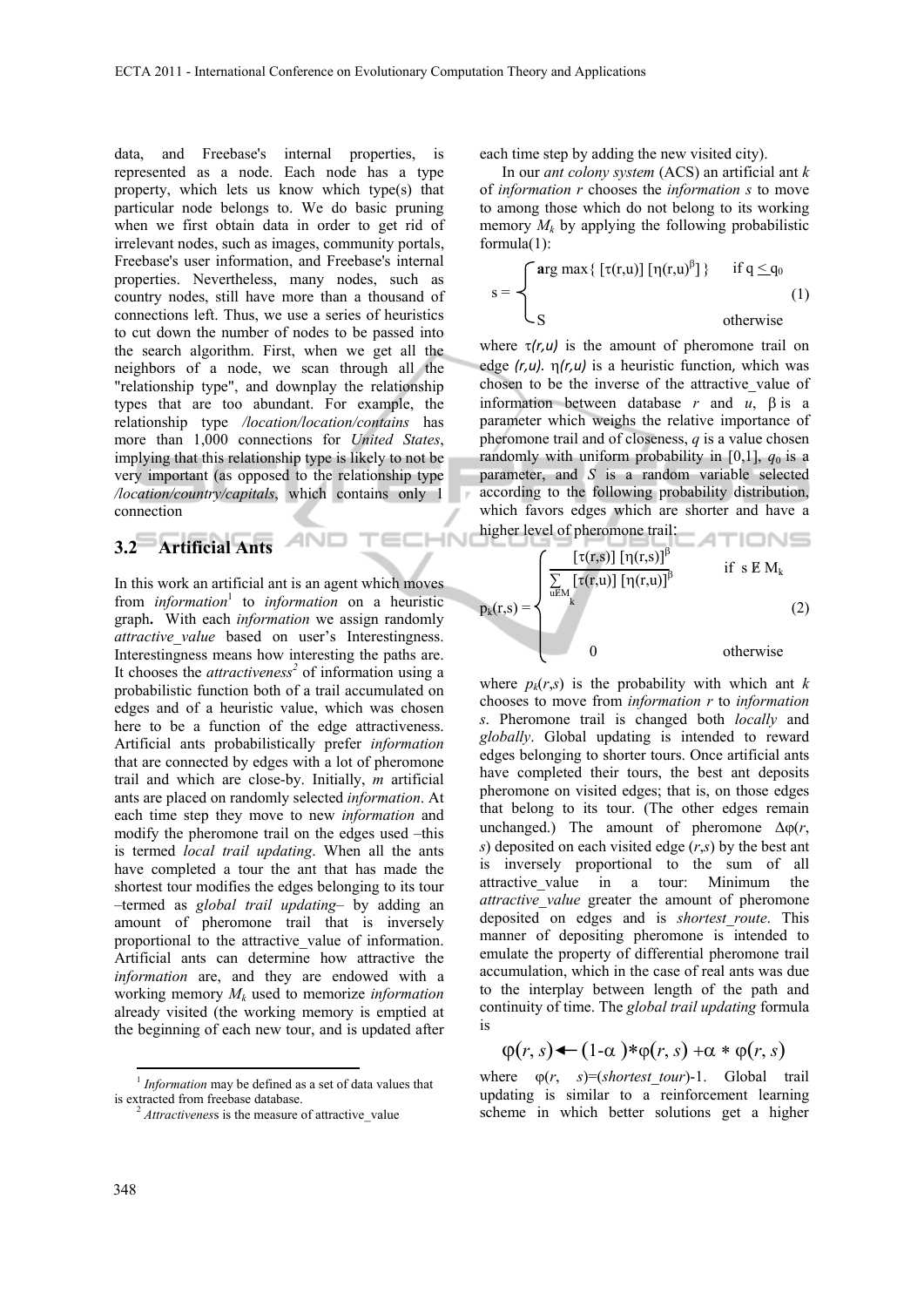reinforcement.

Local updating is intended to avoid a very strong edge being chosen by all the ants: Every time an edge is chosen by an ant its amount of pheromone is changed by applying the *local trail updating*  formula:

$$
\tau(r,s) \leftarrow (1-\alpha) * \tau(r,s) + \alpha * \tau_0
$$

where  $t_0$  is a parameter. Local trail updating is also motivated by trail evaporation in real ants.

Interestingly, we can interpret the ant colony as a reinforcement learning system, in which reinforcements modify the strength (i.e., pheromone trail) of connections between proper nouns. In fact, the above formulas (1) and (2) dictate that an ant can either, with probability  $q_0$ , exploit the experience accumulated by the ant colony in the form of pheromone trail (pheromone trail will tend to grow on those edges which belong to short tours, making them more desirable), or with probability  $(1 - q_0)$ , apply a biased exploration (exploration is biased towards short and high trail edges) of new paths by choosing the *information* to move to randomly, with a probability distribution that is a function of both the accumulated pheromone trail, the heuristic function, and the working memory *Mk*.

#### **3.3 Algorithm**

- 1. Assign *attractive\_value* to the *information*
- 2. Read two proper nouns

**//** Set initial Pheromone detail

3. **for** every edge(i,j) **do** 

 $\tau_{ii} := \tau_0$ 

**End for**

4. fo**r** k:=1 to m (m=number of ants) **do**

Each ant is individually placed on initial state with empty memory.

#### **End For**

5. **for** k:=1 to m **do**

Ant chooses the next information s with the probability

$$
p_{k}(r,s) := \frac{\left[\tau(r,s)\right]\left[\eta(r,s)\right]^{\beta}}{\sum\limits_{u \in M_{k}}\left[\tau(r,u)\right]\left[\eta(r,u)\right]^{\beta}}
$$

where r is the current *information* 

#### **End for**

**6. for** every edge(i,j) **do** 

Update local trials by the formula  $\tau(r, s) \leftarrow (1-\alpha) * \tau(r, s) + \alpha * \tau_0$ and the global trial by the formula  $\varphi(r, s) \leftarrow (1-\alpha) * \varphi(r, s) + \alpha * \varphi(r, s)$ 

### **End for**

7. **for** k:=1to m **do**

**If** an *attractive information* is found **then** 

Update the path

**End If** 

**End for** 

8. **print** path between two noun and *attractive information*



## **4 EXPERIMENT AND RESULT**

Experiments are performed to check the performance of the Ant Colony Optimization to find path between two proper nouns. The parameters were set to the following values:  $\beta = 2$ ,  $\alpha = 0.1$ ,  $\tau_0 = (n \cdot L_{nn})^{-1}$ , where  $L_{nn}$  is the total path produced by the nearest neighbor heuristic based on attractive\_value , and *n* is the number of *information*  (these values were found to be very robust across a wide variety of problems). We initially look at this problem with 60 nodes of *information* (N=60). Let  $(x_n, y_n)$  be the co-ordinates of n<sup>th</sup> node visited. With 60 nodes of *information*, 6027 paths were covered at about 15 second by Ant Colony Optimization method.





Figure 1: Result by Ant Colony Optimization.

The entities are discussed as follows: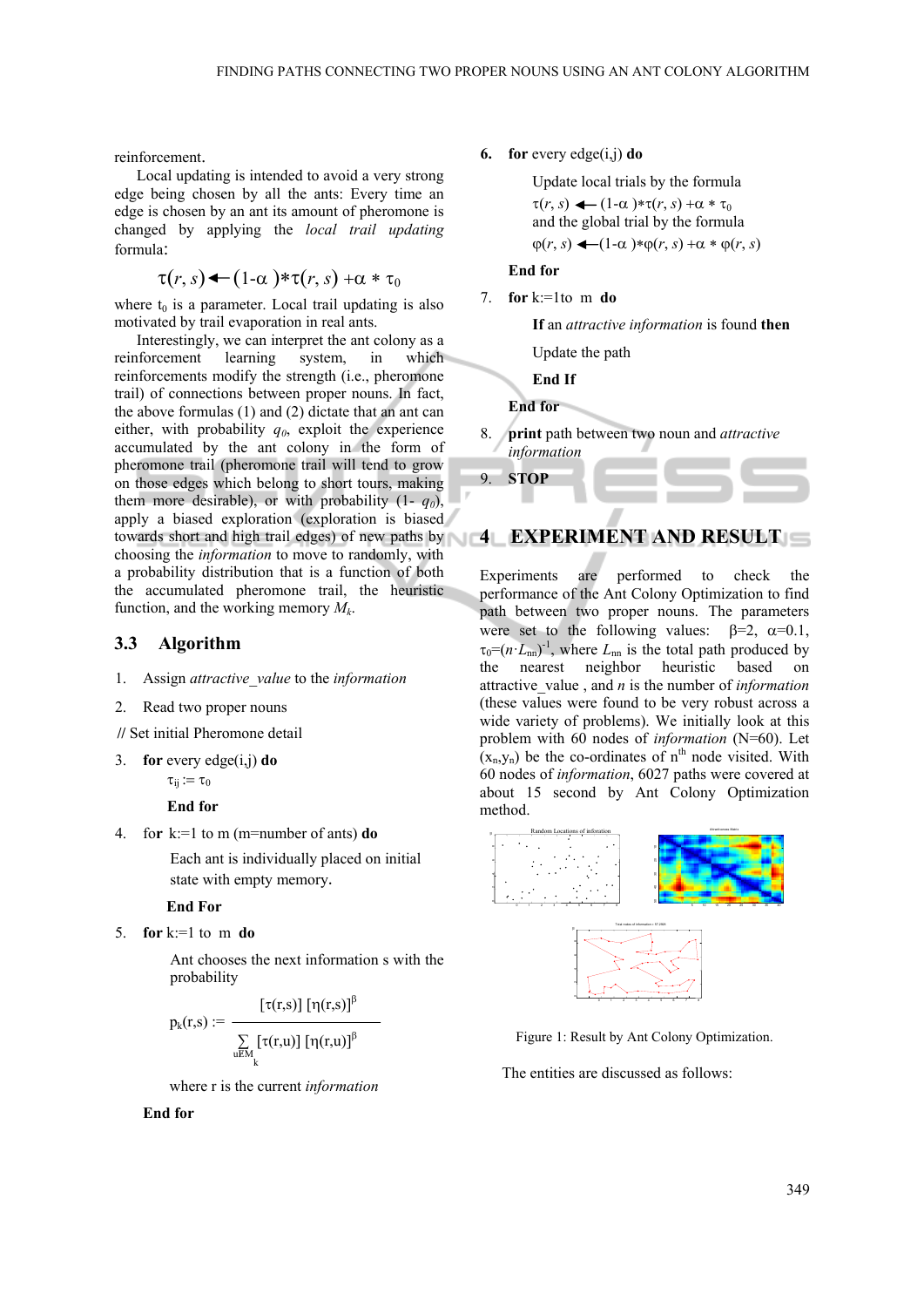### **4.1 Random Location of Information**

First of all one of the most important issue is how are we going to access *information,* where *information* is a set of data values that is extracted from freebase database. We do so by placing an ant randomly at each of the available information as shown in figure 1.



As discussed in section 3.2, attractiveness is the measure of *attractive\_value*. With each of this *information* we assign attractive value, as shown in figure 2, based on user's interestingness we create an attractiveness matrix, which is beneficial for ants to complete their path in order to search for new interesting *information*. Here we put starting and ending location of nodes such that  $(x_0, y_0)$  =  $(x_{N+1},y_{N+1}).$ 

Total nodes of information  $= 61.2344$ Attractive value Attractive\_value 5 10 15 20 25 30 35 40 45

Figure 3: Attractiveness Matrix of the information

### **4.3 Completion of Path**

As discussed in section 3.2, an ant *k* of *information r* chooses the *information s* to complete its path by the probabilistic formula

$$
p_{k}(r,s) = \begin{cases} \frac{\left[\tau(r,s)\right] \left[\eta(r,s)\right]^{\beta}}{\sum\limits_{u \in M} \left[\tau(r,u)\right] \left[\eta(r,u)\right]^{\beta}} & \text{if } s \in M_{k} \\ \downarrow & \text{if } s \in M_{k} \\ 0 & \text{otherwise} \end{cases}
$$

Local trail Updating and global trial updating was done in order to get optimized path, and the result obtained is shown in figure 3.

Here  $\beta$  is chosen as 2 and  $\tau_0$  as (n L<sub>nn</sub>)<sup>-1</sup>.Result obtained is shown in figure 3.



**5 FUTURE WORKS** 

In the future, we would like to bring our application online where people can use it freely to search whatever things they like. Before that, we need to do several things. We need to conduct more evaluations to figure out semantics of certain parameters. We need to improve memory usage so that it can handle multiple tasks at the same time and also we may try scraping Wikipedia instead of Freebase in the future.

There are many ways in which Ant colony algorithm can be improved so that the unnecessary extra numerary paths needed to reach a comparable performance level can be diminished, making its application to larger problem-instances feasible. First, a local optimization heuristic like 2-opt, 3-opt or Lin-Kernighan (Linand Kernighan, 1973) can be embedded in the Ant colony algorithm (this is a standard approach to improve efficiency of general purpose algorithms. In the experiments presented in this article, local optimization was just used to improve on the best results produced by the various algorithms. On the contrary, each ant could be taken to its local optimum before global trail updating is performed. Second, the algorithm is amenable to